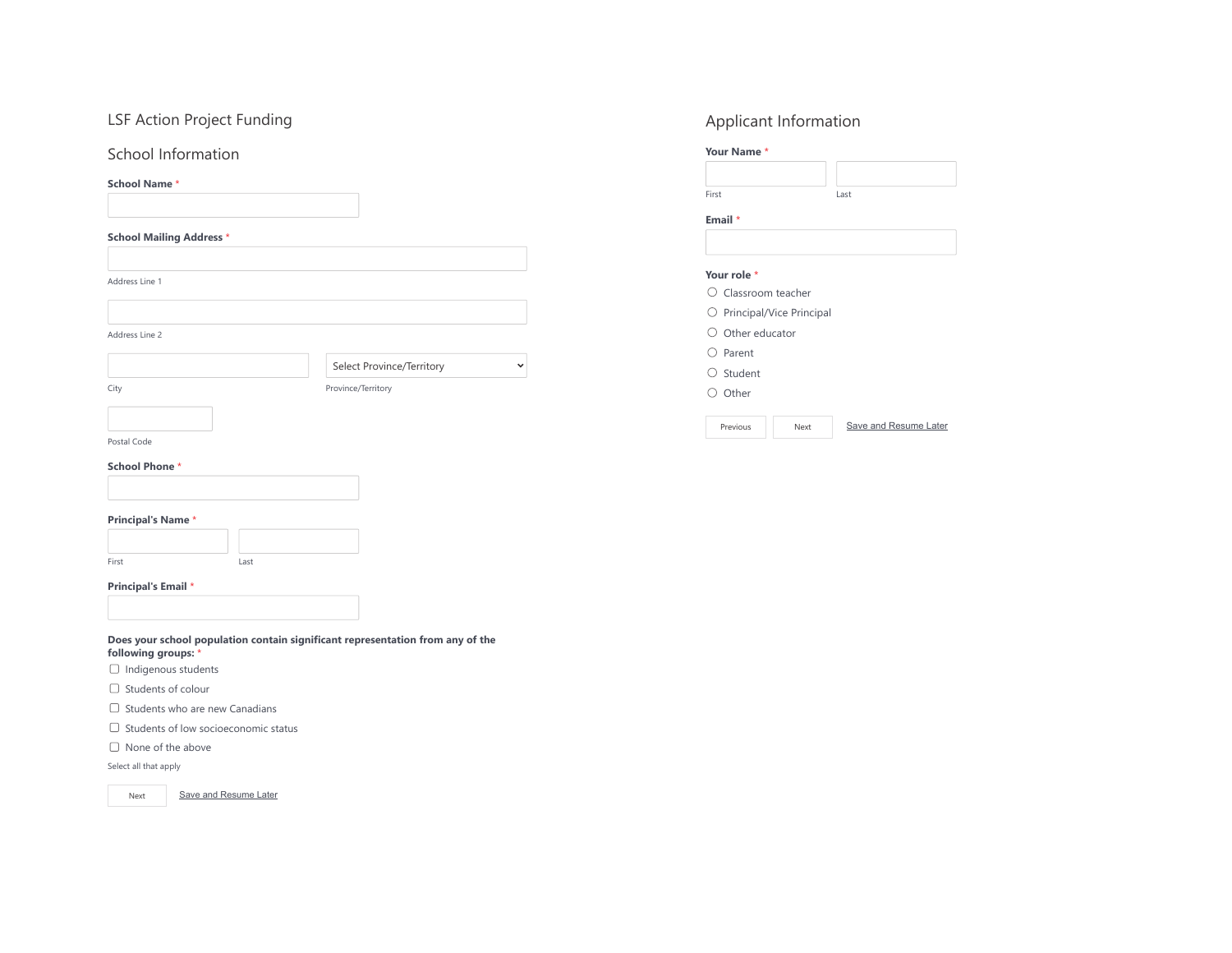### Action Team Details

#### **Who will be responsible for leading the Action Project?**

 $O$  A class

 $\bigcirc$  A club

 $\bigcirc$  Multiple classes together

A whole school

 $\bigcirc$  Multiple schools together

O Other

Please note LSF Action Projects must be student-led

#### **Which grades will be involved in leading the Action Project?** \*

 $\Box$  Kindergarten/Primary

□ Grade 1

□ Grade 2

□ Grade 3

 $\Box$  Grade 4

□ Grade 5

Grade 6

□ Grade 7

□ Grade 8

□ Grade 9

Grade 10

Grade 11

Grade 12

□ CEGEP

Select all that apply

**Your Team & Partners: Who is involved?** \*

Tell us more about the students leading the project. If you're a class, what subject? If you're a club, what is your purpose? If you're a parent, how are you connected to the school? Are you working with any partners (e.g. community organizations, local experts, etc.)?

0 of 500 max words.

Previous

Next Save and Resume Later

## Action Project Details

#### **Your Action Project: What will you be doing & why?** \*

Tell us more about your Action Project plans. What actions will you take? How does your Project relate to climate change? What inspired your students to take on this issue? Why is it important to your community? 0 of 1000 max words.

**Your Plan: How will you do it?** \*

What



 WhoWhen

Please briefly list project milestones, responsible parties, and anticipated timing. e.g. "Plant trees" - "our class" - "mid May"

| What                                      | Who | When |  |  |
|-------------------------------------------|-----|------|--|--|
| What                                      | Who | When |  |  |
| What                                      | Who | When |  |  |
| What                                      | Who | When |  |  |
| What                                      | Who | When |  |  |
| What                                      | Who | When |  |  |
| Save and Resume Later<br>Previous<br>Next |     |      |  |  |